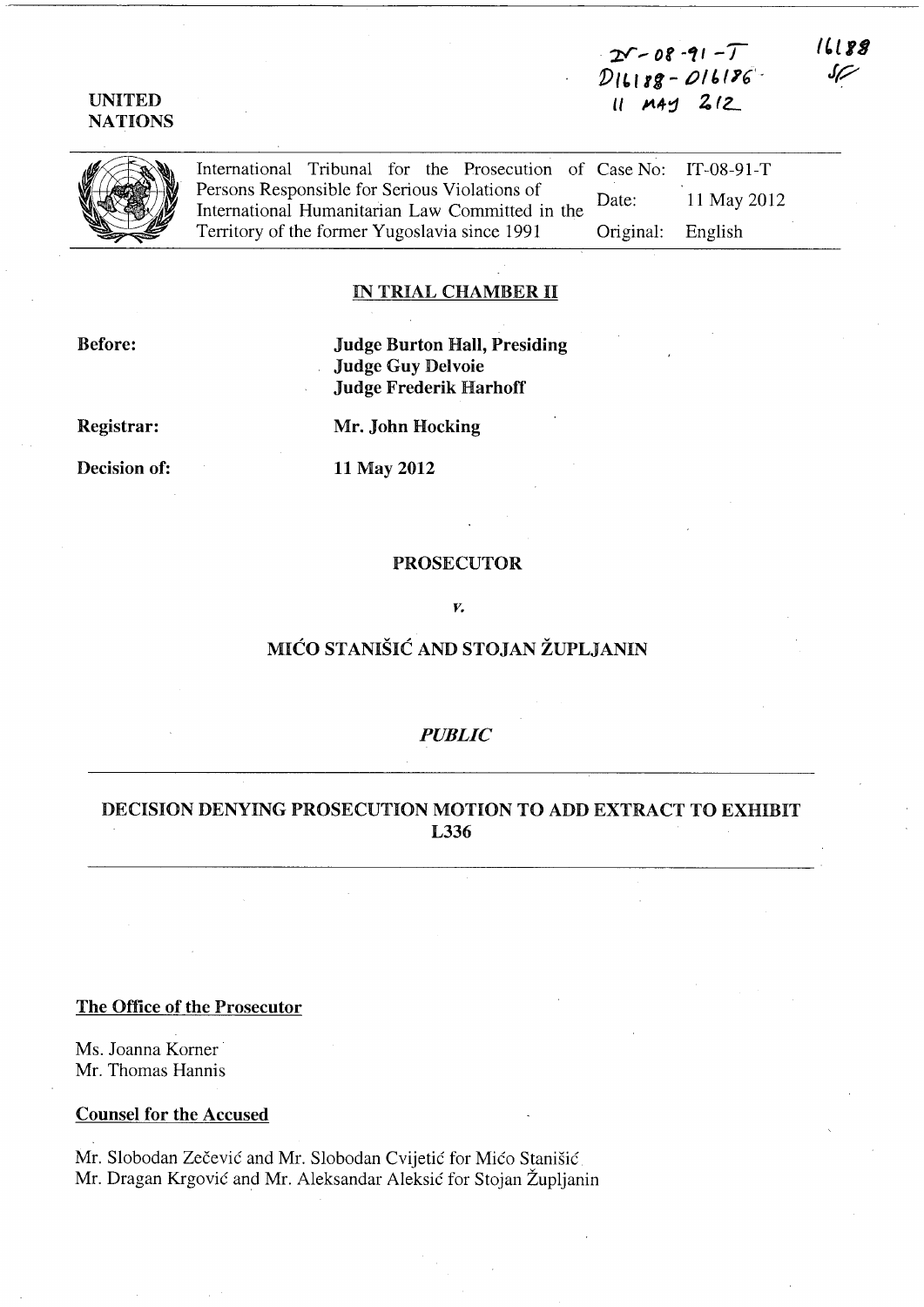TRIAL CHAMBER 11 ("Trial Chamber") of the International Tribunal for the Prosecution of Persons Responsible for Serious Violations of International Humanitarian Law Committed in the Territory of the former Yugoslavia since 1991 ("Tribunal");

BEING SEISED OF the "Prosecution's Motion seeking leave to add a further extract to exhibit L00336", filed on 8 May 2012, ("Motion") in which the Prosecution requests the Trial Chamber to add selected pages from a Military Lexicon to exhibit L336, which cover the definition of "combat activities", as attached in Annex A of the Motion;

NOTING that, according to the Prosecution, both Defence teams declined to agree that the definition of "combat activities" be added to the exhibit; $<sup>1</sup>$ </sup>

RECALLING that the Prosecution and Defence teams have closed their cases;

RECALLING that the primary consideration in determining an application for reopening a case to allow for the admission of fresh evidence is the question of whether, with reasonable diligence, the evidence could have been identified and presented in the case-in-chief of the party making the application;<sup>2</sup>

CONSIDERING that the Prosecution could have identified the extract it now seeks to have admitted at a much earlier stage in the proceedings especially given its involvement in the process of selecting terms for admission from the Military Lexicon in coordination with the Defence;<sup>3</sup>

CONSIDERING additionally that the Trial Chamber is not persuaded as to the particular relevance of the extract;

PURSUANT TO Rule 89 of the Rules of Procedure and Evidence,

Motion, para. 5.

<sup>&</sup>lt;sup>2</sup> Prosecutor v. Delalić et al., Case No. IT-96-21-A, Judgement, 20 February 2001 *("Čelebići* Appeal Judgement"), para. 283. *See also Prosecutor V. Ante Gotovina et aI.,* IT-06-90-AR73.6, Decision on Ivan Cermak and Mladen Markac interlocutory appeals against Trial Chamber's decision to reopen the Prosecution case, 1 July 2010, para. 23 3 Motion, para. 4; Hearing, 7 October 2011, T. 24692.